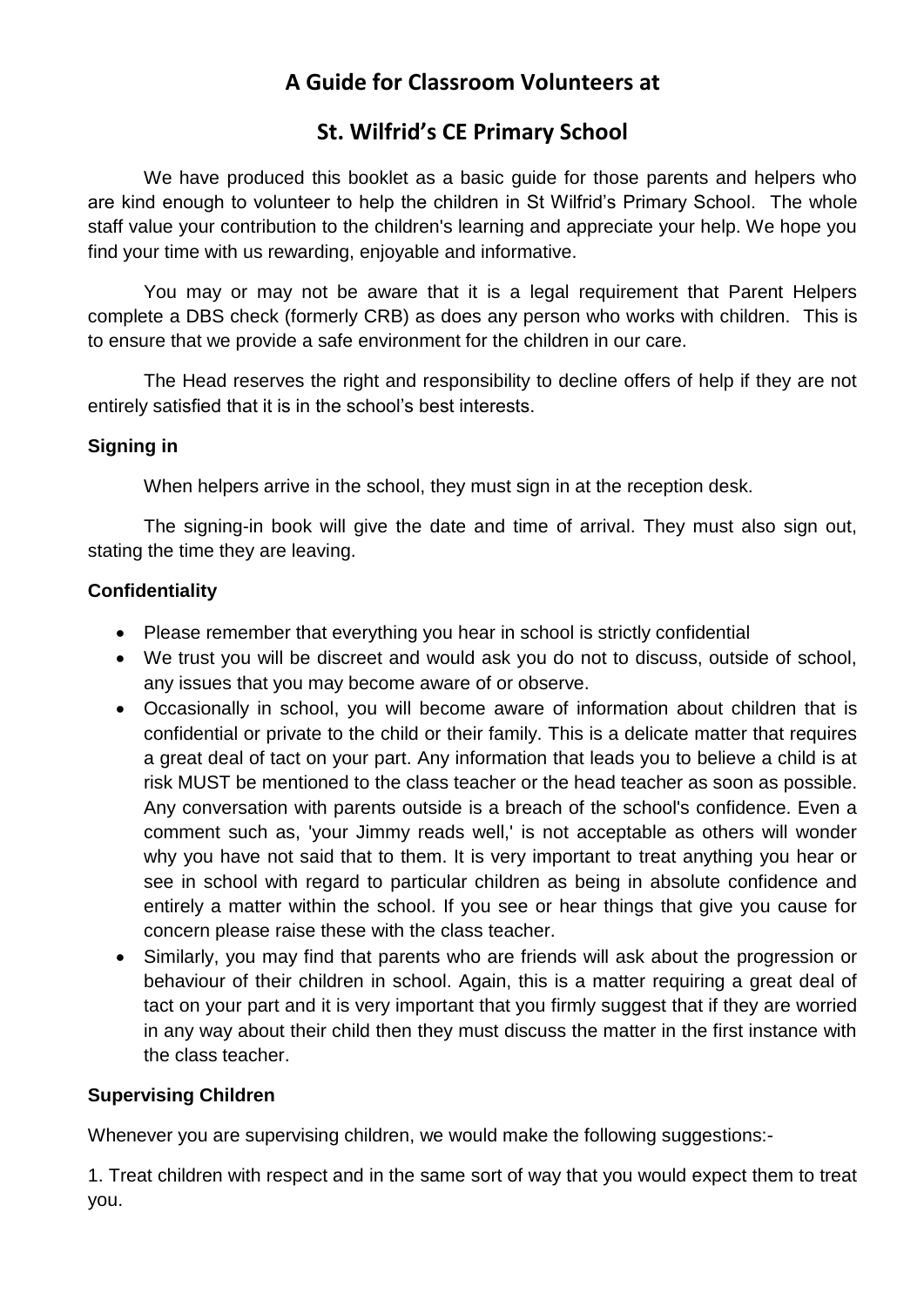2. Be friendly towards them.

3. Avoid shouting. If you speak normally, they will have to be quiet in order to hear what you are saying.

4. Be clear about what you want them to do and explain in as much detail as possible.

5. Don't be afraid quietly and calmly to correct a child who is misbehaving but never take hold of or be rough with the children at any time even in play. If in doubt, ask a member of staff for advice.

6. Praise the children wherever possible.

7. Do not let the children become 'silly' or over-friendly with you. They must learn to behave socially towards adults who are not close friends. Encourage them to be polite and respectful to one another.

8. If you are working in a class with your own children, they should speak to you as they would to any other adult in the school. Please do not show them attention / affection that you would not show to other children.

9. All children are expected to speak to adults respectfully using your correct title. E.g. Miss Bloggs or Mr Baggins. Please do not encourage children to use first names.

#### **Child Protection**

- If a child says something to you which gives you cause for concern about their safety or wellbeing, please tell the class teacher as soon as possible - do not speak directly to the parents of the child. This is the teacher's job (see section on confidentiality)
- Please ensure that any physical contact is appropriate e.g. guiding their hand when handwriting, help holding the pencil, tying shoe laces etc …. Do not sit children on your knee.
- Ensure that you are not alone with a child in an isolated spot work in pairs or ensure doors are propped open or work in a public spot like a corridor (this is for your protection as much as for the children).

#### **Dress code**

- Please come comfortably and practically dressed
- Remember you are a role model for the pupils and an advert for the school
- Make sure all items of clothing meet any health and safety requirements (e.g. trainers used for physical activities, and no unsafe footwear)

#### **Domestic arrangements**

- Please take your break in the Staff room where you can help yourself to tea or coffee.
- Staff toilets are located next to the staff room– for obvious reasons, please do not use (or enter) the pupil toilets.
- Please keep any valuables safe, as the school cannot be held responsible for any loss or damage.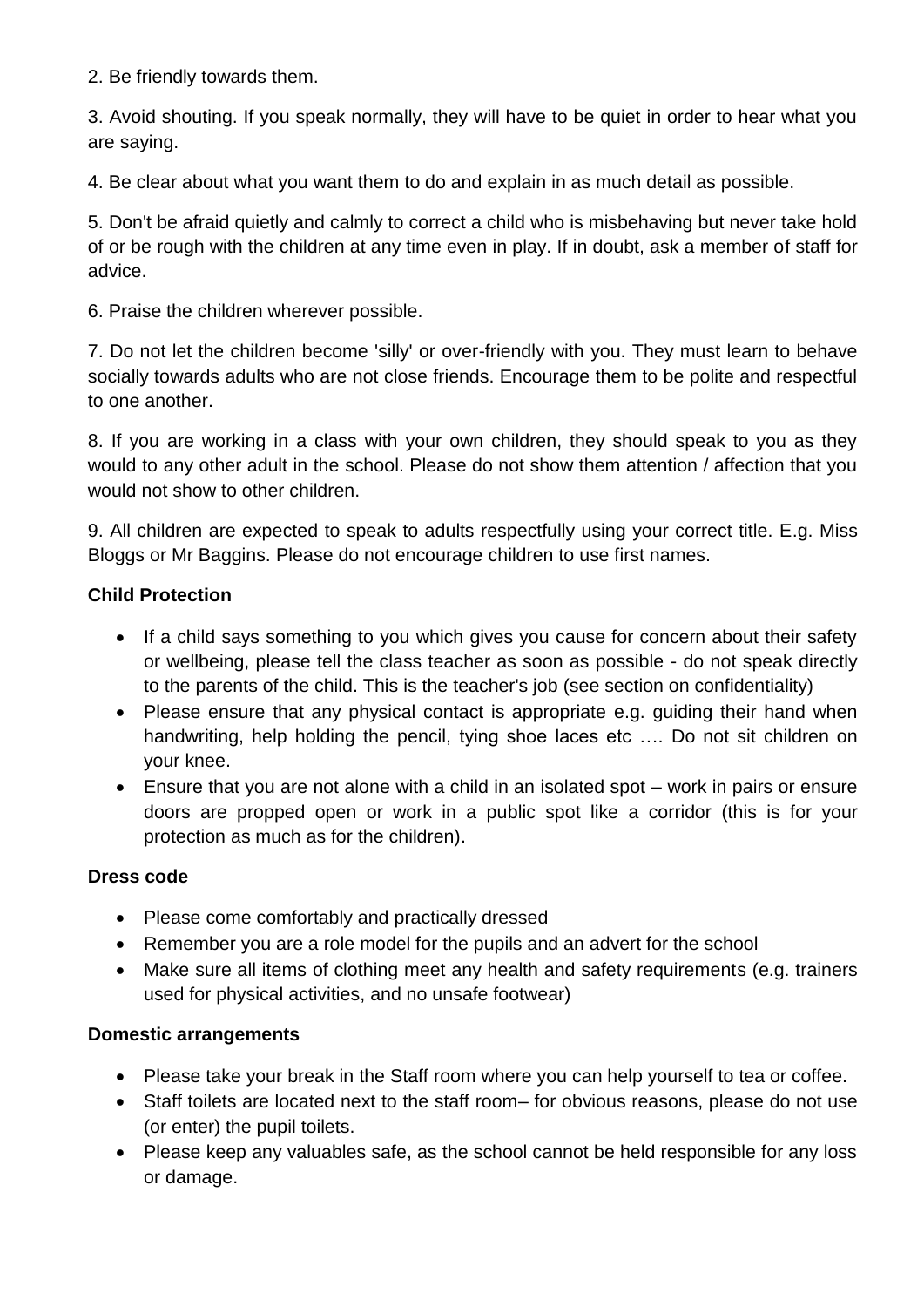#### **Responsibility**

- You are an example to the pupils.
- You are always responsible for the care, health and safety of the pupils as well as your own.
- You should work in collaboration with the class teacher who will oversee your time in school.
- You must make the teacher (or Head) aware of any concerns or problems you may have or may observe; e.g. concerning pupil behaviour, welfare or health and safety including child protection issues that may surface through normal interaction / conversation with the child.

#### **Conduct**

Please ensure that your conduct is:

- Respectful of the pupils and any other helpers
- Appropriate in manner and language
- Safe
- Supportive of the school and staff.

#### **Hearing Readers**

One of the tasks that you will probably be involved in is reading with the children. This is an important but time-consuming task. The exact approach will depend on the reading level of the child.

#### **Beginning readers**

1. Children should be aware that you read from left to right, turning the pages that way and reading the lines left to right and top to bottom.

- 2. Read the book together to start with.
- 3. Discuss the pictures and the story.
- 4. Read the book again pointing to each word as you read.

## **Early readers**

1. Ask the child to point to each word as they read it.

- 2. Discuss the pictures and the story.
- 3. Read the story together.

4. Ask the child to find key words which are repeated several times in the book i.e.. 'the',' up',' in', etc.

5. The children should be aware of full stops and that you need to pause at a full stop and not to run sentences together.

6. The children need to be 'chunking' words by looking at each phoneme - so they would know ing as i, ng - 2 units of sound